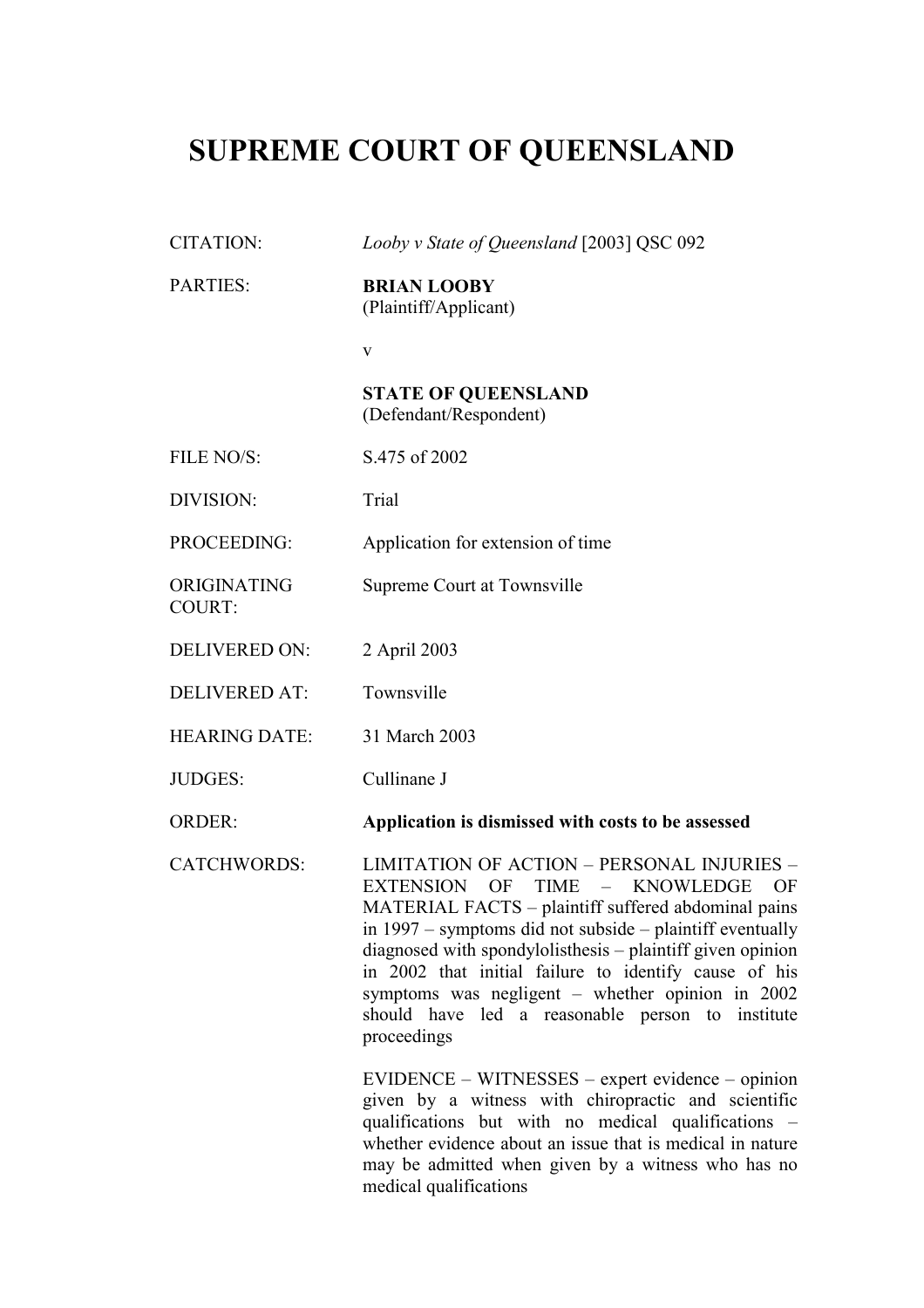|                    | Limitation of Actions Act 1974 (Qld) $s$ 31(2)(a), $s$ 31(2)(b)                                   |
|--------------------|---------------------------------------------------------------------------------------------------|
|                    | Commissioner for Government Transport v Adamcik<br>(1961) 106 CLR 292, considered                 |
| <b>COUNSEL:</b>    | A Moon for the Plaintiff/Applicant<br>C Fitzpatrick for the Defendant/Respondent                  |
| <b>SOLICITORS:</b> | Connolly Suthers for the Plaintiff/Applicant<br>Tress Cocks & Maddox for the Defendant/Respondent |

- [1] The plaintiff was born on  $30<sup>th</sup>$  June 1960. These proceedings were instituted on  $17<sup>th</sup>$  June 2002.
- [2] In late August and early September in 1997 the plaintiff developed symptoms in the abdomen. He attended his general practitioner who arranged for him to be admitted to the Mount Isa Base Hospital. He was admitted to the hospital on or about  $10<sup>th</sup>$  September. According to a report provided by the then Acting Deputy Director of Medical Services who saw the plaintiff and which is dated  $28<sup>th</sup>$  November 2002;

*"Mr Looby complained of being unwell for about 10 days, he described eating spaghetti bolognaise on 31st August 1997, later he went to work and developed severe cramping abdominal pain, followed by marked urgency of his bowel, passing a very loose stool. --- subsequently he had worsening abdominal pain, cramping and squeezing in character moving around his abdomen ---."*

- [3] Investigations did not reveal any cause. It was thought that the initial symptoms had been caused by food poisoning but no explanation could be found for the persisting abdominal pain.
- [4] The plaintiff continued to suffer from these symptoms and subsequently after he moved to Townsville he presented at the Townsville General Hospital on  $26<sup>th</sup>$  December 1997, complaining of them.
- [5] There is a report of Dr Masson, the Director of Gastroenterology at the Townsville General Hospital at the time. This report has been provided to the solicitors for the respondents. Investigations including biopsy failed to reveal any cause for the symptoms. A psychiatric assessment was obtained.
- [6] The plaintiff says that he was told that his condition was a somatic disorder.
- [7] The symptoms did not subside and he saw his general practitioner who in time referred to him Dr Low, an orthopaedic surgeon. Dr Low diagnosed him as having a spondylolisthesis at L5 and operated on him. In fact, he has carried out, it would seem, three procedures, the first in June 2000 and the last in August 2001.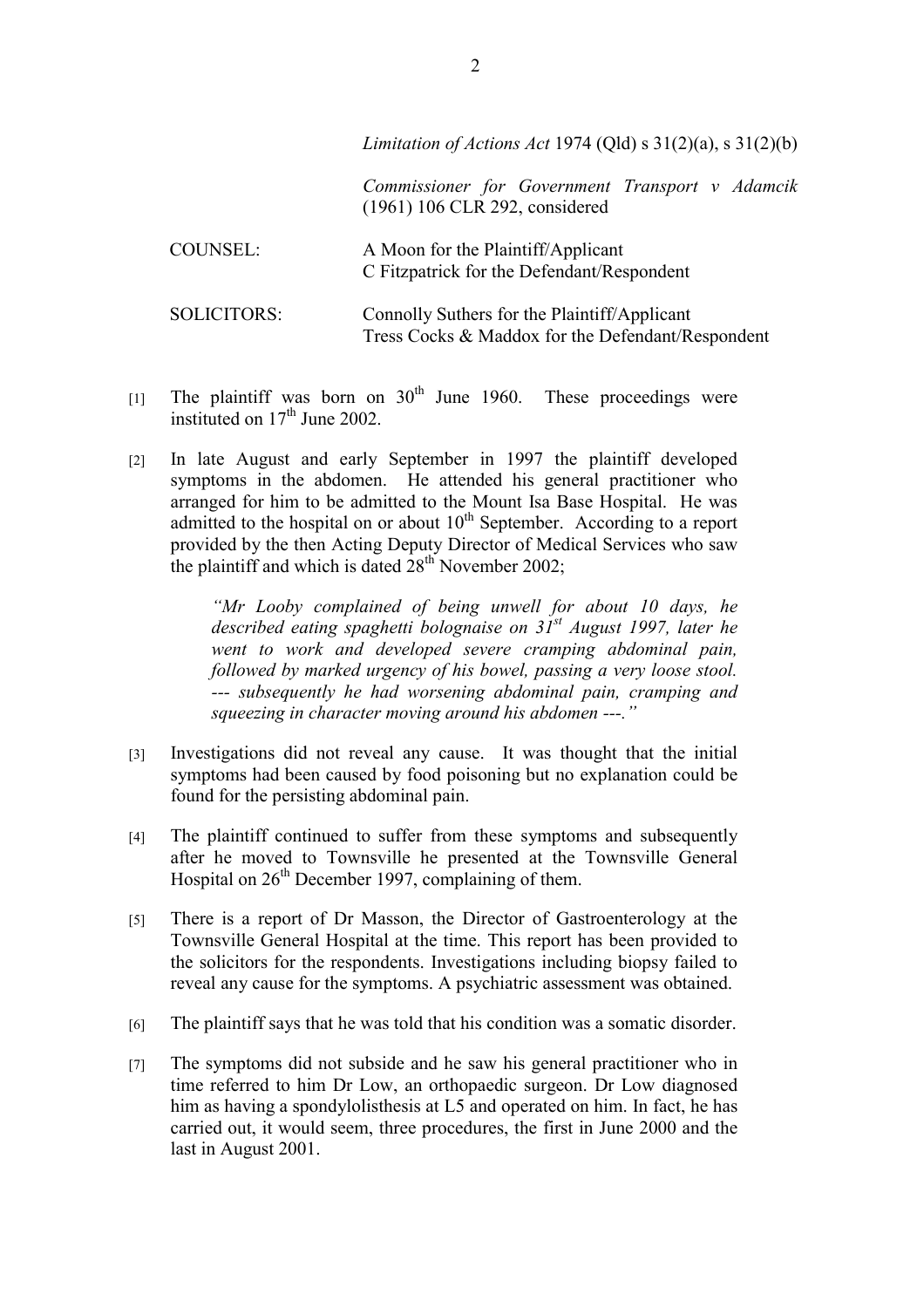- [8] It does not appear that the plaintiff has gained any real relief from the procedures which include a fusion.
- [9] The plaintiff at all times, it would seem, suspected that his ongoing acute abdominal symptoms were spinally derived. There had been no change in these symptoms and he had at all times suspected that the cause was the same. It is common ground that in late 1999 the plaintiff received advice from a general practitioner that he was suffering from a spinal problem.
- [10] The material fact of a decisive nature relied upon is that until a report was obtained from Dr Giles which is dated  $11<sup>th</sup>$  March 2002, the plaintiff was not aware that the failure to identify the cause of his symptoms was negligent. Dr Giles expresses this view in the report which was obtained by the plaintiff's solicitors.
- [11] Dr Giles, whose qualifications I will refer to shortly, was at the time the Director of the Multi-Disciplinary Spinal Pain Unit at the Townsville General Hospital. The plaintiff had commenced to attend there, seeing another doctor, Dr Winter. He did not see Dr Giles initially. However after some discussion with some friends he mentioned to Dr Giles his concern that he had been misdiagnosed and that he was thinking of legal proceedings and he shortly after that saw a solicitor. The report was provided to those solicitors shortly afterwards.
- [12] Two principal issues arise.
- [13] Firstly, there is an issue whether (assuming the material fact alleged) this was within the plaintiff's means of knowledge prior to the relevant date which is 17<sup>th</sup> June 2001. It is said on behalf of the defendant that the plaintiff (who was cross-examined before me), having been informed that his condition was (as he had suspected) at all times derived from the spine, ought to have sought advice as to whether the failure to establish this was or might have been negligent. That is, it was said that he should have sought advice in the way that he did at the end of 2001 and the beginning of 2002.
- [14] The second issue is as to the admissibility of Dr Giles' opinion that there was a failure to exercise proper care in the investigation of the plaintiff's symptoms when he presented at the Mount Isa Hospital and subsequently the Townsville Hospital, and that if proper care had been taken then the spondylolisthesis would have been established. There is evidence that xrays taken in late 1997 show a spondylolisthesis. Dr Giles' evidence is that the symptoms presented should have suggested referred pain from the back which should have been investigated.
- [15] Dr Giles has impressive qualifications but he does not have any medical qualifications. He has a Doctorate of Chiropracty from Canada, a Master of Science from the Faculty of Science at the University of Western Australia and a Ph.D in the Faculty of Medicine at the University of Western Australia's Department of Anatomy and Human Biology.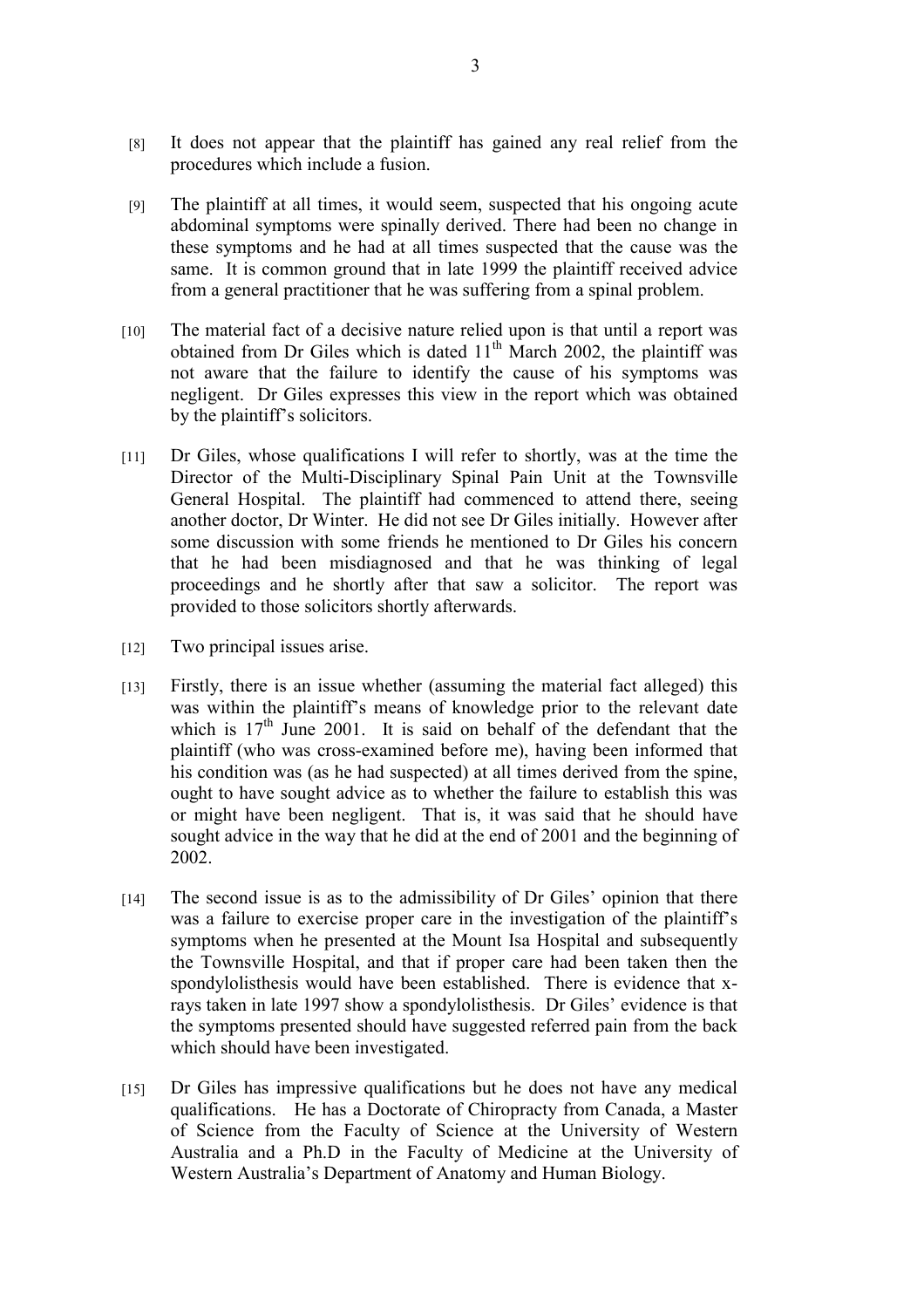- [16] He describes himself as a clinical anatomist specialising in spinal problems.
- [17] He has published extensively in this field and he has held senior positions in various institutions including universities and government departments. As I have said, he was at the time the plaintiff spoke to him the Director of the Multi Disciplinary Spinal Pain Unit.
- [18] If his evidence is not admissible then the plaintiff's application must fail. Whether the matter is considered by reference to section  $31(2)(a)$  or 31(2)(b), this must be the result. The material fact of a decisive nature to which I have referred depends upon his opinion and there can be no basis for the making of an order unless there is evidence of the existence of the material fact relied upon. Similarly for the purposes of section 31(2)(b) there must be some evidence that can be pointed to, to establish the right of action apart from a defence founded on the expiration of the period of limitation.
- [19] In this case the evidence in each case comes from Dr Giles.
- [20] The subject matter of the evidence is plainly one requiring, if it is to be received, evidence of somebody with the necessary qualifications to qualify him as an expert.
- [21] More specifically, the subject is, obviously enough, what might reasonably be expected by way of investigation of a medical practitioner where a patient has presented with such symptoms. I was not referred to any authority by either counsel on the subject. The matter falls to be determined by reference to general principle.
- [22] In my view, the issue is plainly a medical one and for an opinion on the subject to be admissible the expert must have medical qualifications. Whilst as Windemeyer J said in *Commissioner for Government Transport v Adamcik* (1961) 106 CLR 292 at 302:

*"It would be going too far to say that any legally qualified medical practitioner is to be regarded as sufficiently qualified as an expert to express an opinion upon any matter of medical science',*

in this case it is not necessary to go anything like that far.

- [23] This finding is fatal to the plaintiff's application.
- [24] I think also that the plaintiff has failed to establish that a reasonable person in his position would not have sought advice earlier as to whether there had been any negligence in his treatment. He was, as I have already said, aware as early as late 1999 that his problems were spinally derived but did not seek any advice as to whether there any been any failure to take proper care until late 2001, early 2002 when he spoke to Dr Giles and then saw solicitors. Whilst it can be readily understood that, as he said, his focus was on obtaining a cure of or some relief for his acute symptoms, this cannot be a complete answer to what is raised against him in this regard.